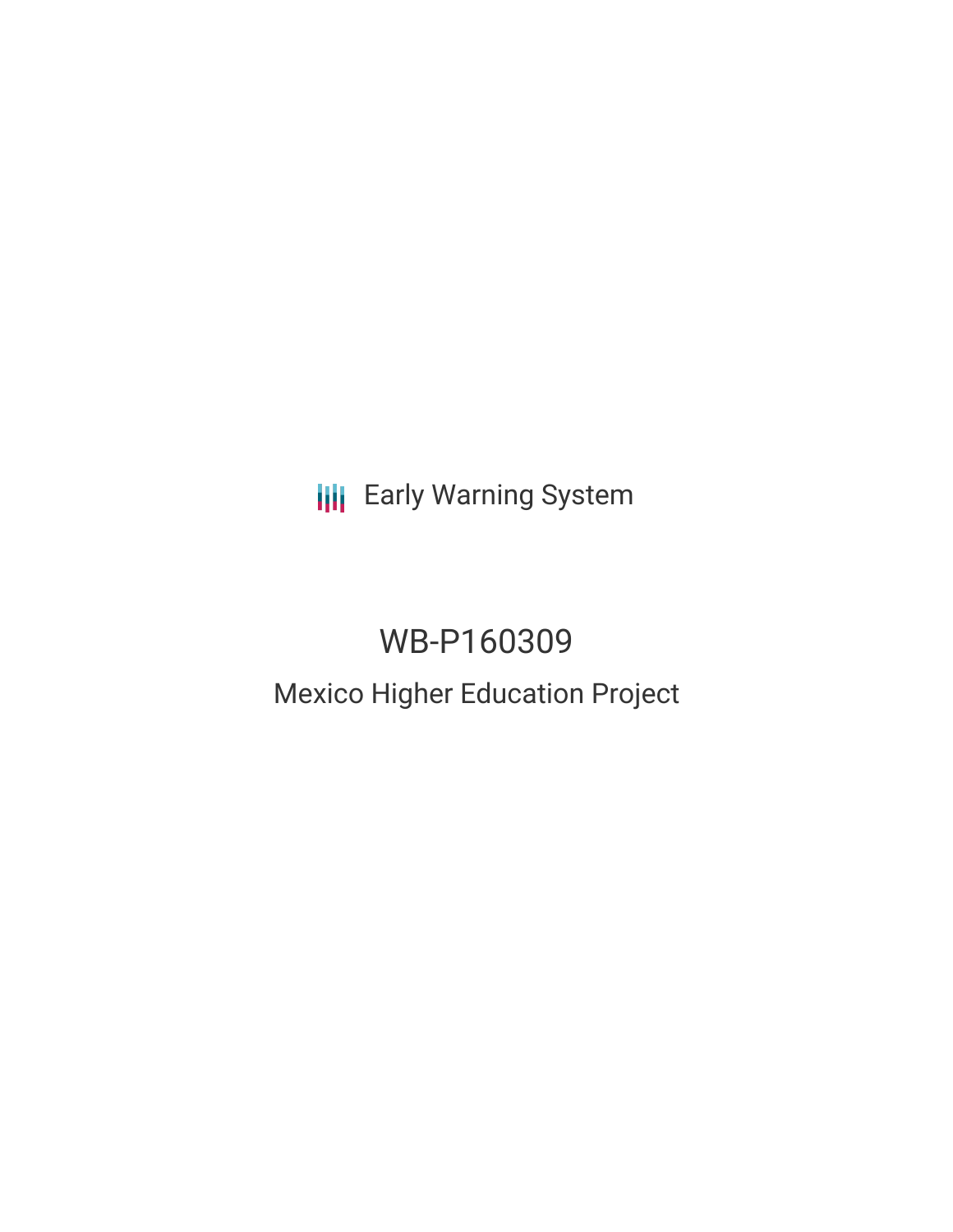### **Quick Facts**

| <b>Countries</b>               | Mexico                      |
|--------------------------------|-----------------------------|
| <b>Financial Institutions</b>  | World Bank (WB)             |
| <b>Bank Risk Rating</b>        | B                           |
| <b>Voting Date</b>             | 2017-03-17                  |
| <b>Borrower</b>                | <b>Government of Mexico</b> |
| <b>Sectors</b>                 | <b>Education and Health</b> |
| <b>Investment Amount (USD)</b> | \$130.00 million            |
| <b>Project Cost (USD)</b>      | \$130.00 million            |
|                                |                             |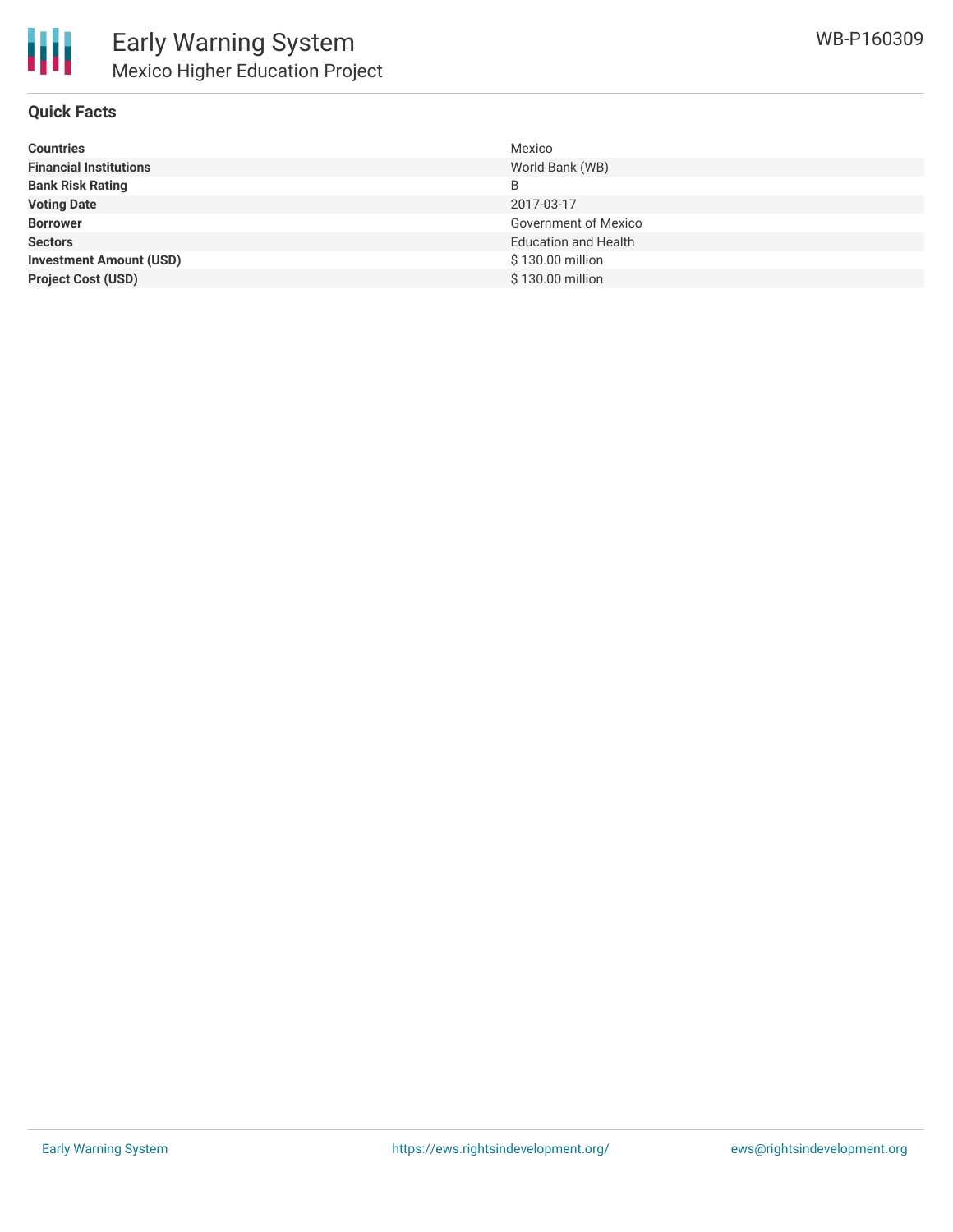

### **Project Description**

According to bank documents, the project objective is to strengthen the capacity for innovative teaching, collaborative applied research, and internal quality assurance across participating Public Higher Education Institutions.

The project has the following components:

Component 1: Strengthening Innovative Teaching Practices in Teacher Training Colleges (US\$6 million): The objective of the component is to strengthen innovative pedagogical practices that improve learning outcomes and to promote engagement and collaboration between teachers in Teacher Training Colleges and Public State Universities through the design, implementation, monitoring and systematic evaluation of communities of practice (CoP).

Component 2: Strengthening Collaborative Applied Research and Innovative Teaching across Higher Education Institutions (US\$120 million): The objective of the component is to strengthen collaborative applied research and innovative teaching across academic research groups and promote the formation of long-lasting cuttingedge academic alliances among public HEIs.

Component 3: Strengthening of Indicators and Quality Assurance for Continuous Institutional Improvement (US\$4 million): The objective of the component is to improve the internal quality assurance indicators and systems of participating HEI's in support of continuous improvement and to conduct impact and process evaluations of the Project.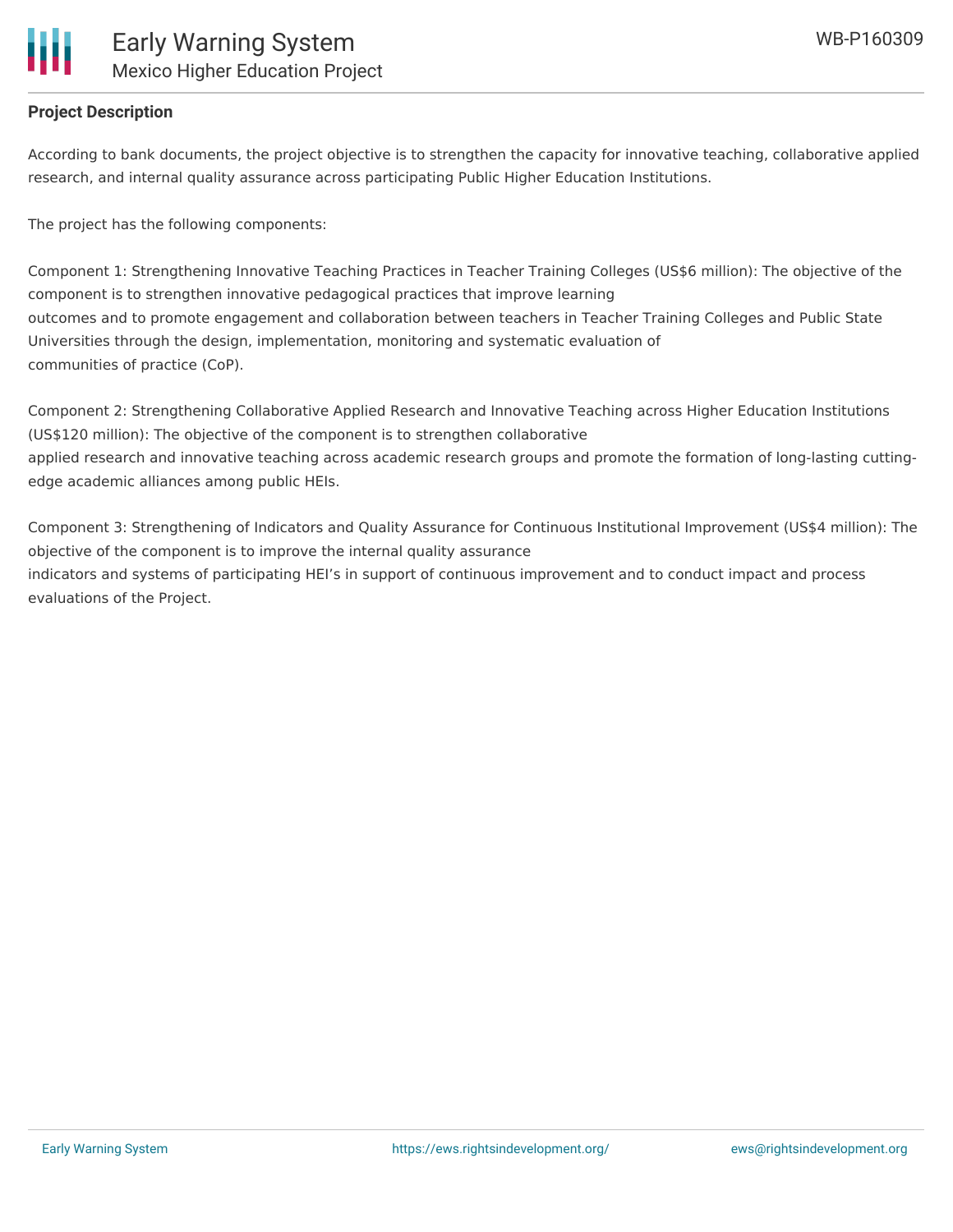

### **Investment Description**

World Bank (WB)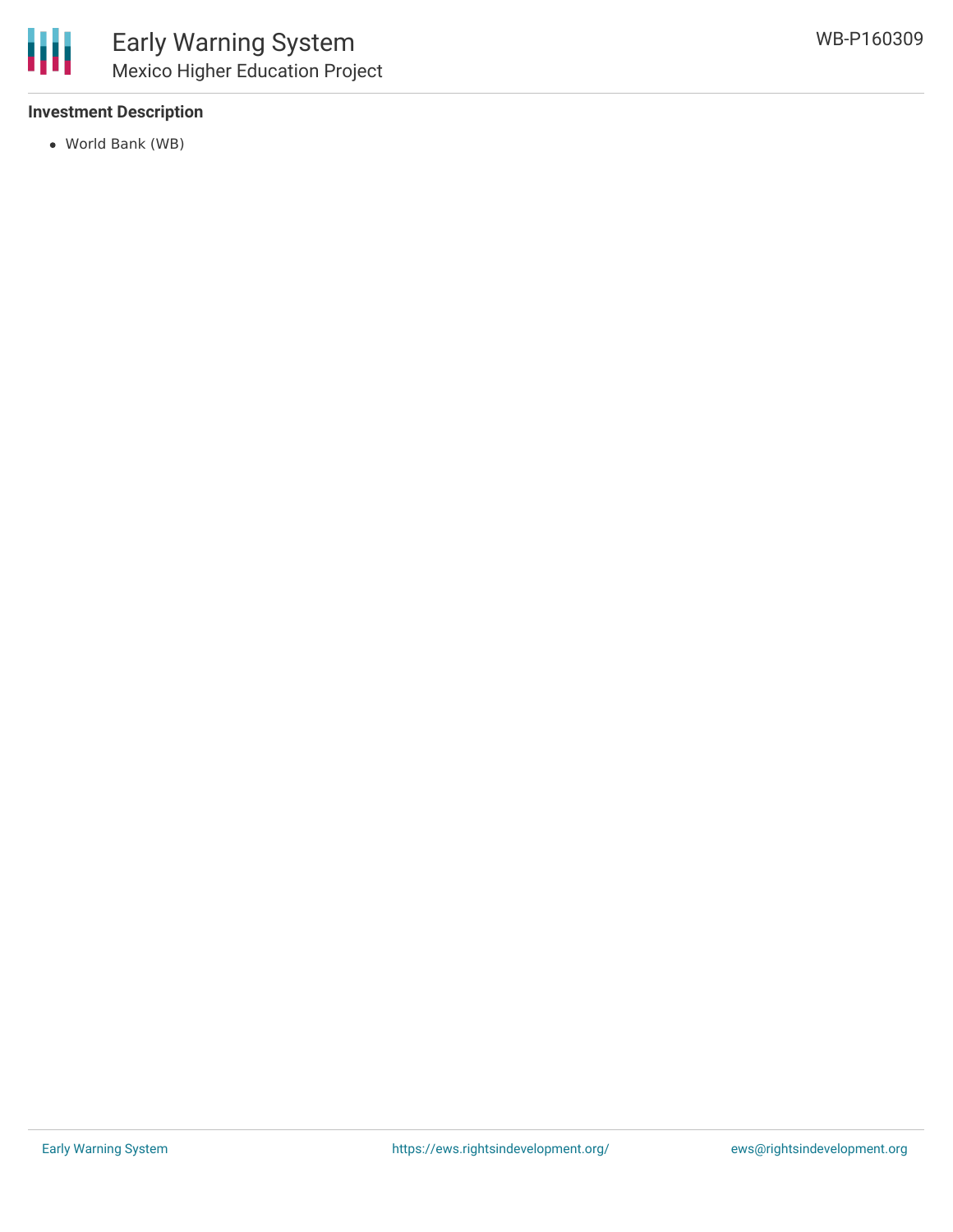

#### **Contact Information**

ACCOUNTABILITY MECHANISM OF WORLD BANK

The World Bank Inspection Panel is the independent complaint mechanism and fact-finding body for people who believe they are likely to be, or have been, adversely affected by a World Bank-financed project. If you submit a complaint to the Inspection Panel, they may investigate to assess whether the World Bank is following its own policies and procedures for preventing harm to people or the environment. You can contact the Inspection Panel or submit a complaint by emailing ipanel@worldbank.org. You can learn more about the Inspection Panel and how to file a complaint at: http://ewebapps.worldbank.org/apps/ip/Pages/Home.aspx.